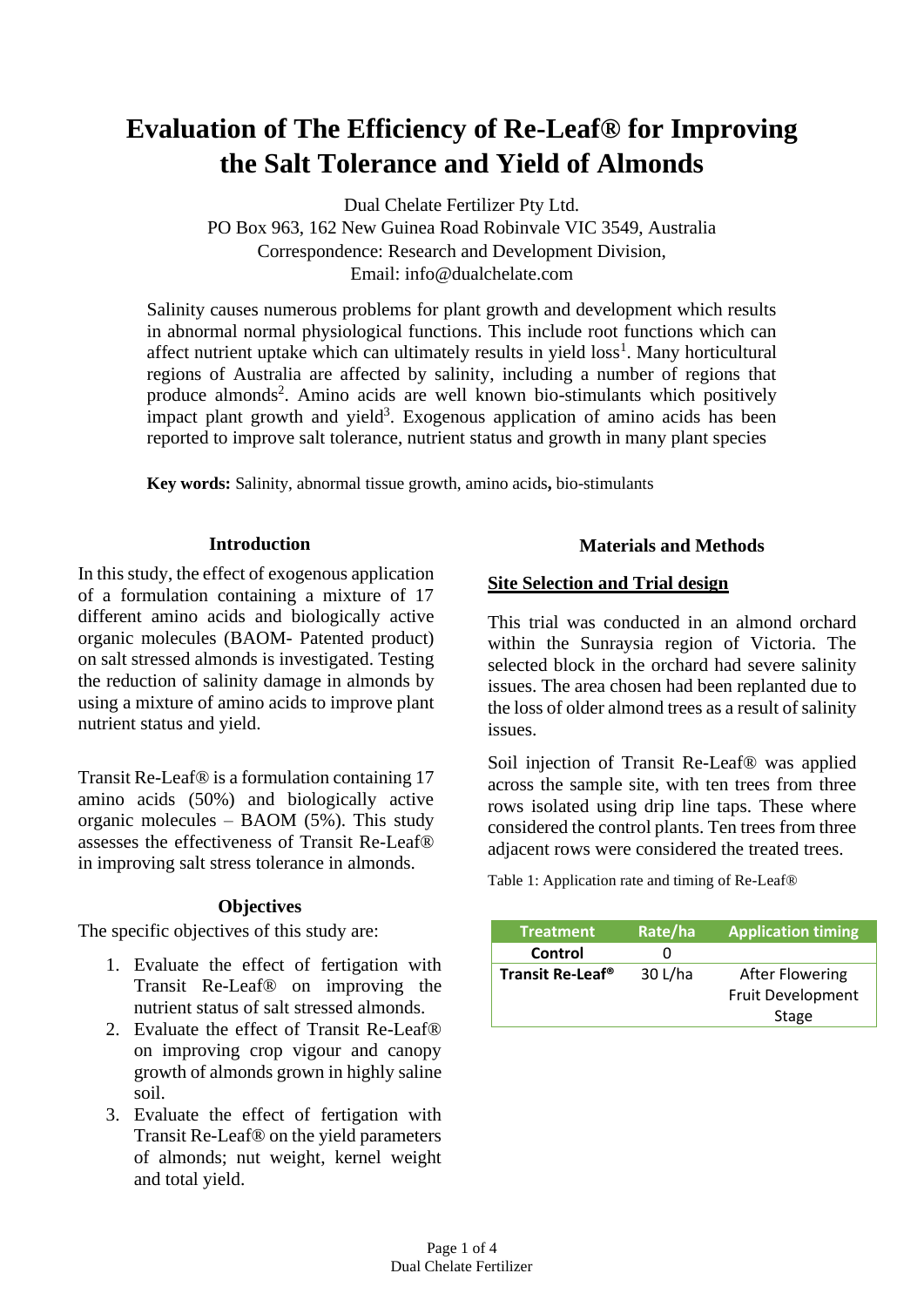|                                                                                       |  |  |  |  | Control Tree 1 Tree 2 Tree 3 Tree 4 Tree 5 Tree 6 Tree 7 Tree 8 Tree 9 Tree 10        |
|---------------------------------------------------------------------------------------|--|--|--|--|---------------------------------------------------------------------------------------|
| <b>Treated</b> Tree 1 Tree 2 Tree 3 Tree 4 Tree 5 Tree 6 Tree 7 Tree 8 Tree 9 Tree 10 |  |  |  |  |                                                                                       |
|                                                                                       |  |  |  |  | <b>Control</b> Tree 1 Tree 2 Tree 3 Tree 4 Tree 5 Tree 6 Tree 7 Tree 8 Tree 9 Tree 10 |
| <b>Treated</b> Tree 1 Tree 2 Tree 3 Tree 4 Tree 5 Tree 6 Tree 7 Tree 8 Tree 9 Tree 10 |  |  |  |  |                                                                                       |
|                                                                                       |  |  |  |  | <b>Control</b> Tree 1 Tree 2 Tree 3 Tree 4 Tree 5 Tree 6 Tree 7 Tree 8 Tree 9 Tree 10 |
| <b>Treated</b> Tree 1 Tree 2 Tree 3 Tree 4 Tree 5 Tree 6 Tree 7 Tree 8 Tree 9 Tree 10 |  |  |  |  |                                                                                       |

**Table 2**: Trial design layout for applications of Re-Leaf as the treatment with designated control rows

#### **Observations**

## **Soil analysis**

Soil samples were taken prior to the trial and analysed by Phosyn Analytical, Queensland.

## **Leaf nutrient analysis**

During the active growth stage, leaf samples were collected from each tree in both the control and treatment groups. These leaves were washed and analysed at Analytical Laboratories and Technical Services Australia, Victoria - for the presence of: Nitrogen, Phosphorus, Potassium, Sulfur, Calcium, Magnesium, Sodium, Aluminium, Boron, Copper, Iron, Magnanese, Zinc, Silicon and Molybdenum.

## **Kernel Weight, Hull weight and Nut Weight**

A 0.50 metre transect of whole nuts was collected from each row, and the resulting nut weight and kernel weight measured and recorded.

## **Statistical Analysis**

Analysis of variance was performed using Prism 7 (Graph Pad Software). Significant difference between the treatments was determined by comparing the replicate means using Tukey's test (P<0.05). A t-test was performed to determine the significant difference between the control vs treated. A P value  $\leq 0.15$  was considered to be significant.

#### **Results and Discussion**









Figure 3 shows that the whole nut weight collected from the trees treated with Re-Leaf® was significantly higher than the nuts collected from the control trees. There was a difference of 1% in the weight.



Figure 3. Whole nut weight collected from trees with reference to Control vs Treatment. Each bar represents mean ± SE. A t-test was performed to determine the significant difference between the control Vs treated, different superscripts show significant difference  $(P<0.15)$ . The t-test was performed with Prism 7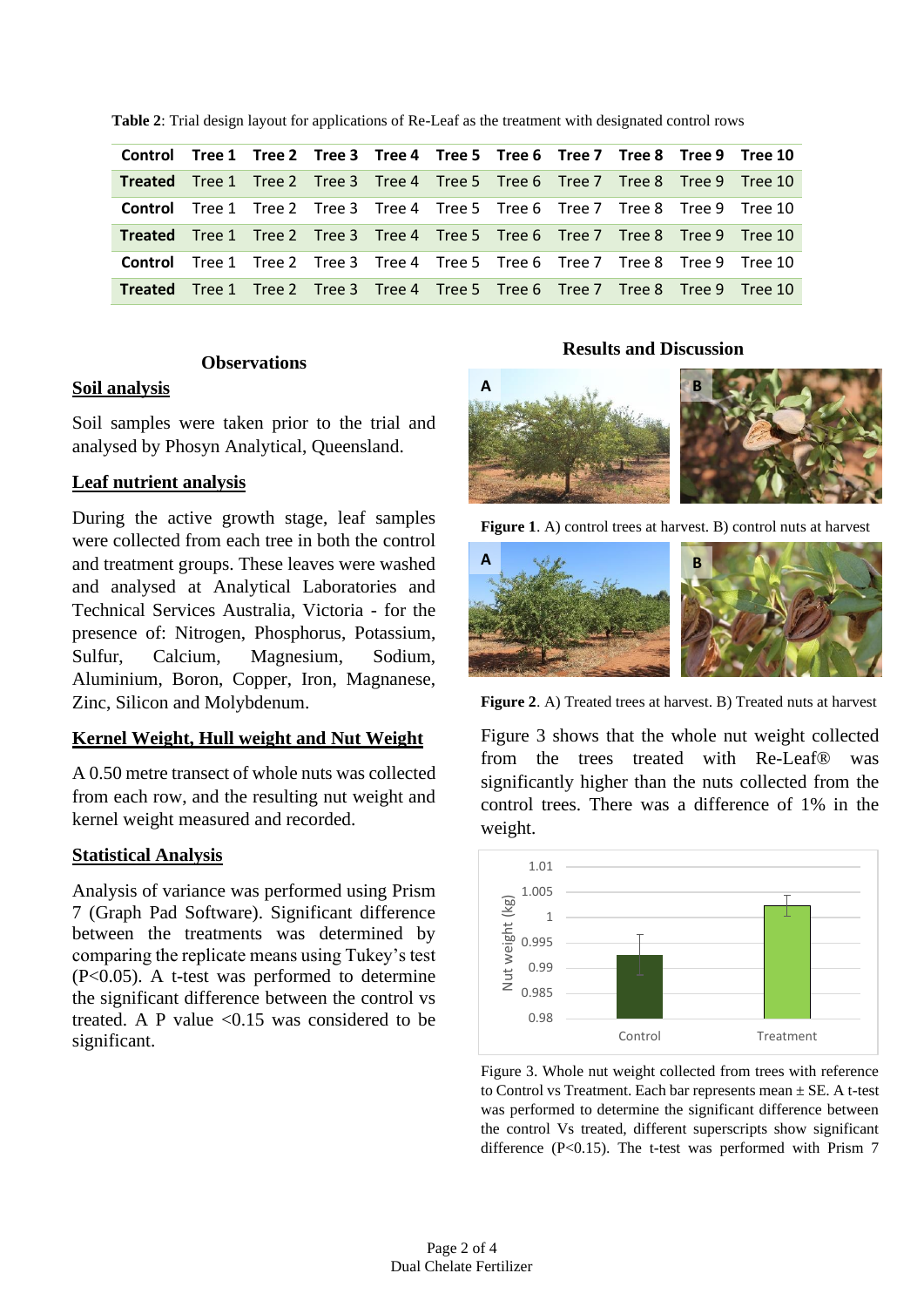Figure 4 shows the kernel weight of the nuts collected. It shows that plants treated with Re-Leaf® had an increase kernel weight by 32.6% compared to that of the control, this change was considered to be statistically significant.



**Figure 4.** Kernel weight collected from trees with reference to Control vs Treatment. Each bar represents mean  $\pm$  SE. A t-test was performed to determine the significant difference between the control vs treated, different superscripts show significant difference (P<0.15). The t-test was performed with Prism 7 (Graph Pad Software).

Figure 5 shows the weight of whole nuts collected in a 50 cm transect from the ground. The plants treated with Re-Leaf® saw an increase of 40% of the whole nut weight compared to that of the control, this result was considered significant.



**Figure 5**. Whole nut weight collected from ground (50cm) with reference to Control vs Treatment. Each bar represents mean  $\pm$  SE. A t-test was performed to determine the significant difference between the control vs treated, different superscripts show significant difference (P<0.15). The t-test was performed with Prism 7 (Graph Pad Software).

One hundred (100) kernels were collected from both the treated and the control samples. There was a weight increase of 10.9% in the weight of the 100 treated kernels as compared to that of the control (Figure 6)



**Figure 6.** The weight (grams) of 100 kernels, comparing treated plants to control. Each bar represents mean  $\pm$  SE. A t-test was performed to determine the significant difference between the control vs treated, different superscripts show significant difference (P<0.15). The t-test was performed with Prism 7 (Graph Pad Software).

The outturn was 33.7% for the treated plants and 30.3% for the control plants (Figure 7). It was found that outturn increased by 3.1% through application of Re-Leaf®. Outturn was calculated as the percentage of kernel weight to whole nut weight.



**Figure 7.** The outturn for Re-Leaf® treated plants, compared to that of the control.

Figure 8 (A and B) displays the nutrients levels found in the leaves of the plants treated with Re-Leaf® compared to the control plants. Nitrogen, Copper, Sodium and Iron all showed a significant increase in the treated plants compared to the control. Graph C shows the percentage change in nutrient levels between the control and the treated plants.